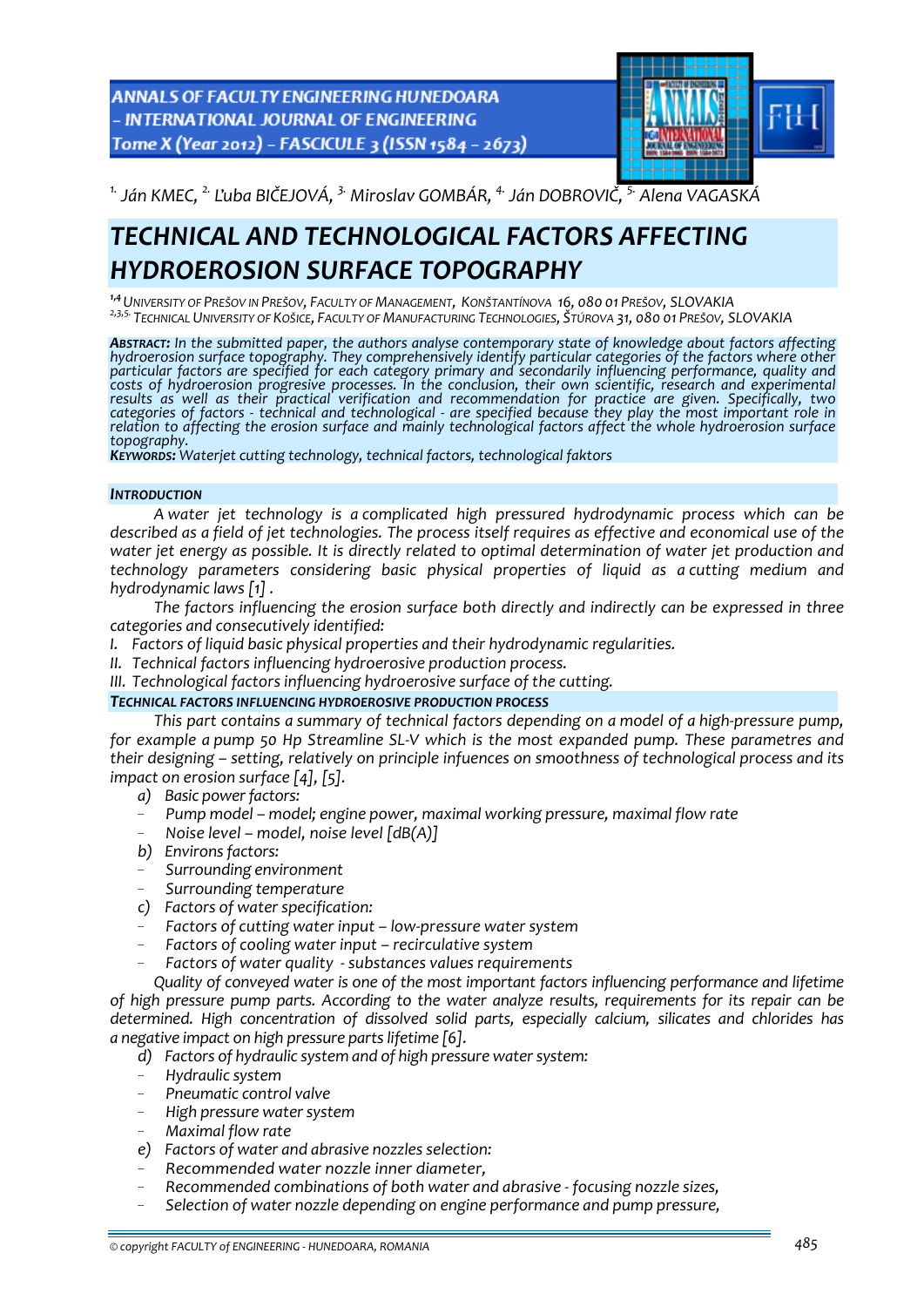# - *Factors of water nozzles number depending on pump working performance.*

# *TECHNOLOGICAL FACTORS INFUENCING HYDROEROSIVE SURFACE OF CUTTING*

*The analysis of technological factors related to their impact onto erosion surface represents determination of optimal values which have basicly and qualitatively infuence on erosion surface. It is* useful to separate individual groups of factors in following structure according to [7], [8], [9], [10] (for *example, a high pressure pump SL‐V 50 Hp is assumed):* 

- *a) Performance and working factors:*
	- *high pressure pump power,* 
		- *electromotor power – 50 HP,*
		- *high pressure water flow rate per minute ‐ 3,8 l/min ,*
		- *maximal working pressure – 410 MPa,*

 *high pressure pump oil cooler power – 9 kW, input water, cutting water,* 

- *minimal input 15,1 l/min.,*
- *minimal input pressure 2,4 bar dynamic ,*
- *maximal input pressure 6,9 bar,*

*cooling water,*

- *minimal input 9,5 l/min.,*
- *minimal input pressure 2,4 bar*

*air pressure – 5,5 ‐ 6,9 bar .*

*b) Technological and input factors:*

*Hydraulically:*

- *Liquid pressure in MPa (It gives information about how much high pressurewater the pump is capable to produce per minute.)*
- *Water nozzle diameter in mm (The water nozzle diameter determines flow rate of high pressure water per minute.)*
- *Abrasive nozzle inner diameter in mm (It determines maximal abrasive flow rate related to water nozzle diameter.)*

*Abrasive:*

- *Kind of abrasive (Individual kinds of abrasive determine mainly their hardness and abrasiveness.)*
- *Abrasive granularity in MESH (It influences mainly cutting quality at given kind of material.)*
- *Weight flow of abrasive in g/min (It substantially influences speed and quality of cutting and some other parameters.)*

*Material:*

- *Kind of material (basic kind of material, its chemical composition and properties)*
- *Thickness of material in mm (The thickness influences depth and quality of cutting)*
- *Surface processing of material (The surface processing of cut material influences penetration pressure, speed of cutting, angle of jet cutting material.)*
- *c) Technological and production factors:*

*Directly regulatory:*

- *Cutting speed control (good quality cutting along entire thickness of material),*
- *Liquid pressure control (high pressure water production rate increasing),*
- *Regulation of ratio of water nozzle diameter to abrasive nozzle (increasing of suspension flow rate through abrasive nozzle)*
- *Regulation of flow weight flow (however only up to critical abrasive quantity value),*
- *Jet dynamic stability (smoothness of abrasive flow, pressure pulsation of input water, etc.)*
- *Stroke of nozzle above material in mm. (High of nozzle above material influences mainly cutting quality, width of cutting opening, depth of cutting, time of penetration, sharpness of cutting edge, fan‐shaping of bottom cutting edge and jet whole dynamic stability.)*
- *Jet falling angle in degrees (Perpendicular angle of jet falling is considered to be optimal. The angle influences depth and quality of cutting.)*
- *Jet transition number – used very seldom (Jet transition number can wide thickness of cut material but it can substantially eliminate fan‐shaping of bottom part of cutting edge.) Indirectly regulatory:*
- *Width of cutting opening (all qualitative parameters influence its width)*
- *Cutting depth (it depends on cutting speed, high pressure water flow rate and abrasive weight rate)*
- *Time of material penetration (it depends on pressure, high pressure water flow water and abrasive weight rate)*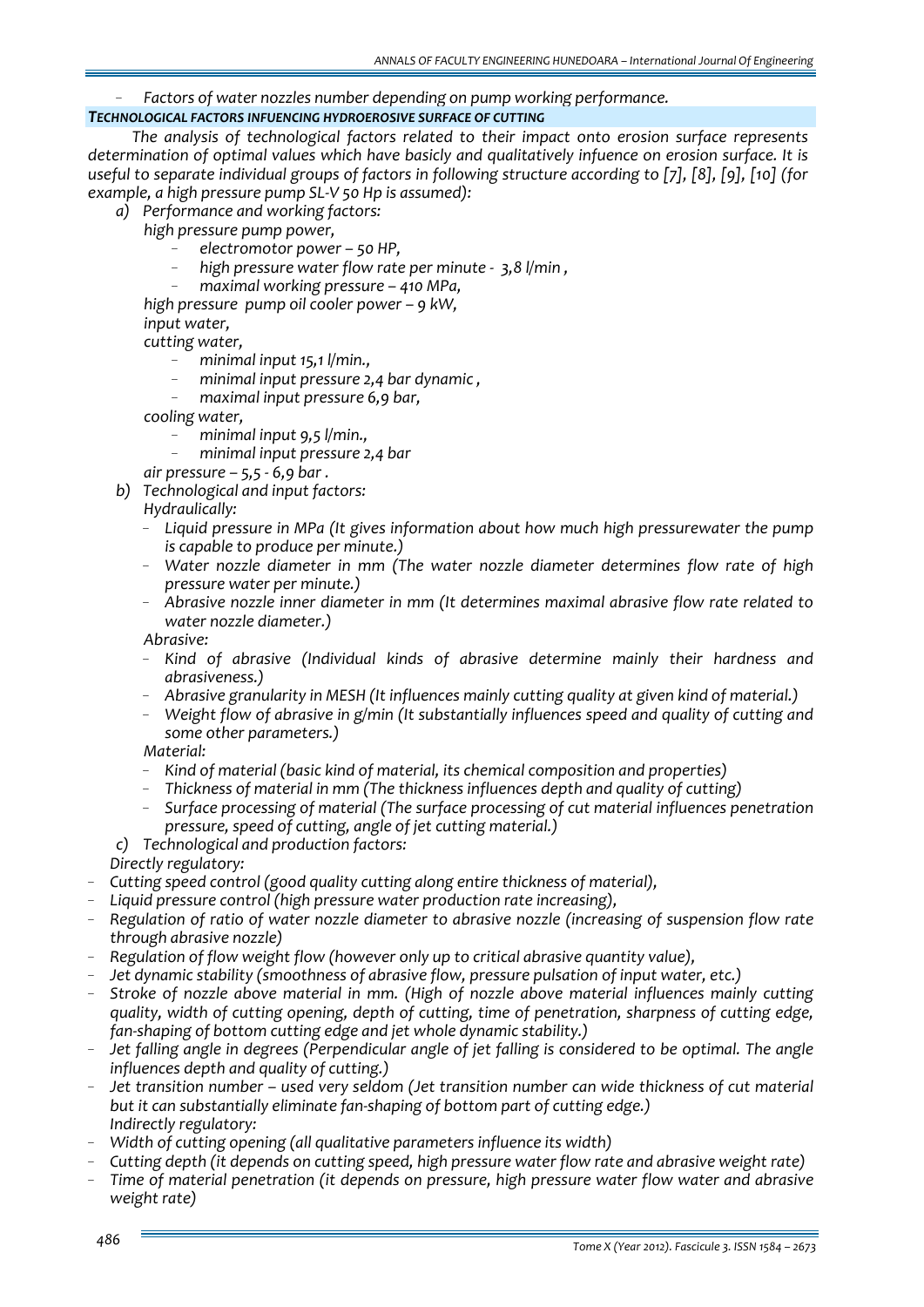- *Kind of abrasive (this factor can also influence cutting quality)*
- *Cutting direction (linear interpolation can influence cutting speed and circular interpolation can influence cutting speed and cutting quality)* 
	- *d) Production, qualitative and output factors:*
- *Measuring of product dimensional precision quality (checking of dimensional precision is provided with digital gauge)*
- *Measuring of cutting edge quality – roughness of cutting quality (measuring of roughness is mostly in the middle of cutting edge or according to methodically defined measuring zones which divide whole cutting edge surface onto several zones.)*
- *Angularity of cutting edge (angularity can be measured with angular gauge)*
- *Wear – sharpness of upper erosive edge at place of jet penetration into material (quality focusation of water and abrasive suspension in abrasive focusation nozzle influences sharpness of edge at place where the jet enters the material.)*
- *Difference between jet input and output (This difference can be eliminated by proper setting of technological cutting parameters and input production and technological parameters. In the material, bending of the jet is in the second third of material between its input and output.)*
- Fan-shaping of bottom part of cutting edge (The fan-shaping in the bottom part of cutting edge is *caused by dynamic jet instability and not only by difference between jet input and output but also equal jet input and output.)*
- *Waste water quality (Empirically confirmed four steps sediment separators for waste water cleaning).*

*These basic factors represent qualitative extend of evaluation of cutting topography result created by hydroerosion.*

#### *CONCLUSIONS/SUMMARY*

*All the complex of the factors defining cutting erosion surface is described in the papers of the authors. On the base of the given complex specification, a graphic model of factors complex was designed. It was defined in WATING Prešov and at The Department of Technologies and Materials of Faculty of Engineering TU in Košice as a mode KMF1 which is shown in Figure 1.*

| FACTORS INFLUENCING HYDROEROSION SURFACE TOPOGRAPHY                                                                                                                                                                                                                                                          |                                                                                                                                                                                                                    |                                                                                                                                                                      |
|--------------------------------------------------------------------------------------------------------------------------------------------------------------------------------------------------------------------------------------------------------------------------------------------------------------|--------------------------------------------------------------------------------------------------------------------------------------------------------------------------------------------------------------------|----------------------------------------------------------------------------------------------------------------------------------------------------------------------|
| Factors of basic liquid physical properties<br>and their hydrodynamic regularities                                                                                                                                                                                                                           | Technical factors influencing<br>hydroerosive production<br>process                                                                                                                                                | Technological factors<br>influencing hydroerosive<br>surface of cutting                                                                                              |
| Physical properties<br>liquid density<br>liquid viscosity<br>$\bullet$<br>• liquid compressibility<br>liquid expansivity<br>$\checkmark$ Hydrodynamic regularities<br>Basic hydrodynamic equations<br>pressure changes propagation speed<br>water surge - Žukovský's . theorem<br>real liquid flow character | basic power factors<br>environs factors<br>factors of water<br>specification<br>factors of hydraulic system<br>✓<br>and of high pressure water<br>system<br>actors of water and abrasive<br>✓<br>nozzles selection | performance and working<br>factors<br>technological and input<br>factors<br>technological and<br>production factors<br>production, qualitative<br>and output factors |

*Figure 1. The graphic model of hydroerosion factors complex – Model KMF1*

*Verification of the formulated factors was finally performed with material AISI 304 samples, thickness 8 mm. Figure 2 shows cut 9 pieces of verified samples.*





Figure 2. Verified samples - thickness 8 mm Figure 3. Relation of roughness to cutting speed for AISI *304, thickness 8 mm, at various abrasive weight values*